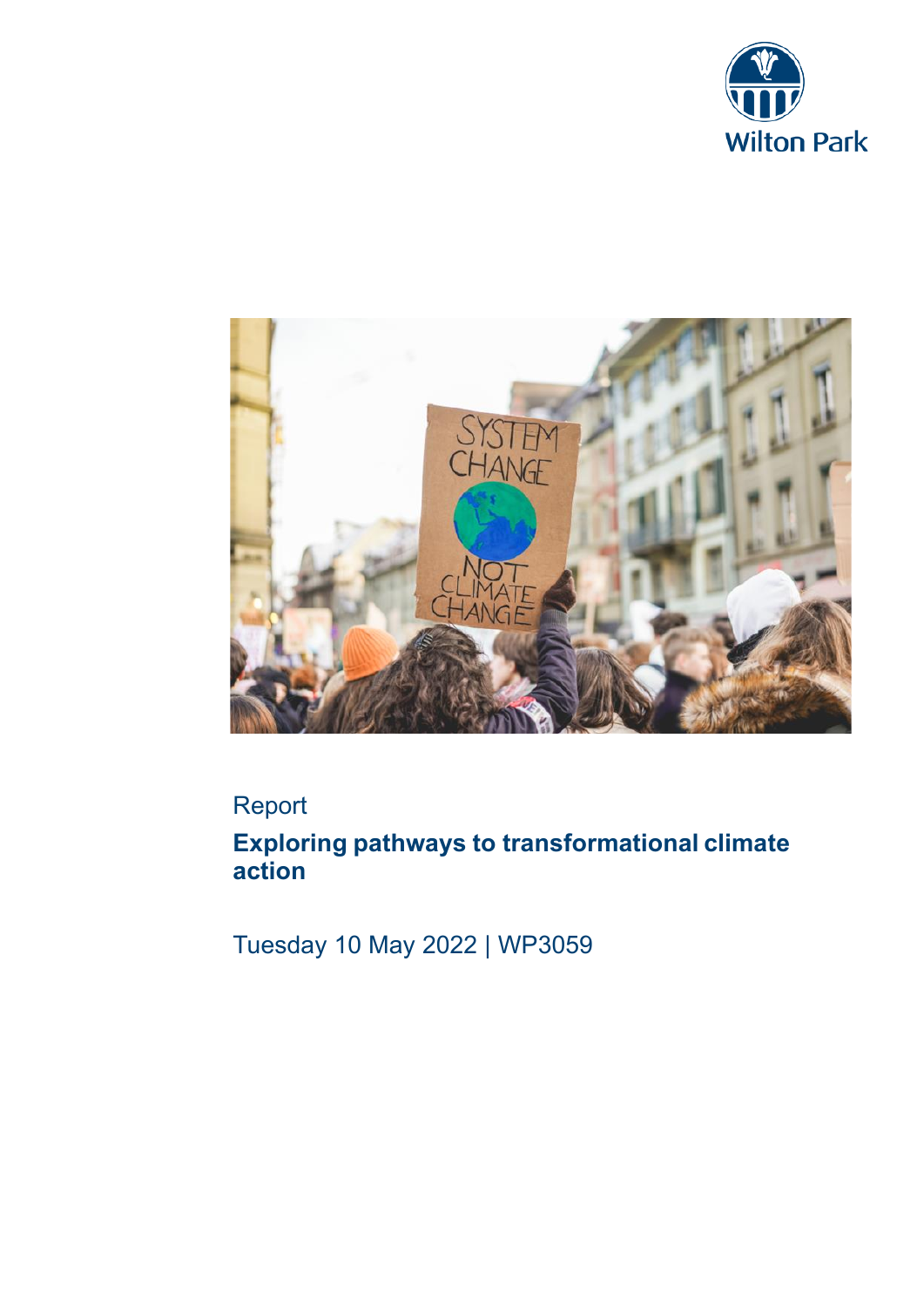

## Report

## **Exploring pathways to transformational climate action**

# Tuesday 10 May 2022 | WP3059

**In association with the International Development Evaluation Association IDEAS, Climate Investment Funds, Global Environment Facility, Green Climate Fund, University of Sussex, Institute of Development Studies, United Nations Development Programme Independent Evaluation Office, International Evaluation Academy, International Fund for Agricultural Development.**

## **Background**

Climate change is a defining issue of our time. It continues to threaten societies globally and its economic, social, and environmental impacts are a challenge for us all. Major changes will be necessary in our economies and societies and need to be effectuated in record time. To succeed, they will need to be systemic and comprehensive and include perspectives such as climate justice, just transition, and the full range of Sustainable Development Goals.

A series of dialogues have brought together participants from the often-disconnected worlds of policy action, research and evaluation to discuss how to improve collaboration across these sectors to support transformational action for climate change. After a first event in June 2020, in collaboration with the World Bank and its gLOCAL week of global interactions, this series of dialogues on transformational change for climate action restarted in September 2021 [\(read the report here\)](https://www.wiltonpark.org.uk/wp-content/uploads/2021/10/WP1965-Final-report.pdf). This first meeting explored how the world of research, evaluation, policy and action can collaborate to promote transformational change. A [second meeting](https://www.wiltonpark.org.uk/wp-content/uploads/2021/12/WP2027V-Report-1.pdf) was held in February 2022 where participants discussed existing evidence and ways to break down the many practical, political and structural barriers that challenge transformational change for climate action.

This third meeting was held in May 2022, to further explore concrete cases on how transformational climate action can take place and identify ways to break down the many practical, political and structural barriers to lead to improved collaboration and aligned networks. A future meeting, and the final in the series, will take place at Wilton Park in September 2022.

Reactions to [transformationalchange@wiltonpark.org.uk](mailto:transformationalchange@wiltonpark.org.uk)

## **Key points**

• Case studies from China showed the power of top-down action to put legislation into place to hold companies to account, which enabled bottom-up public participation in identifying environmental violations and litigation processes. Linking threats of legislation to the use of new technologies can promote shifts in industry practices, which supports transformational change.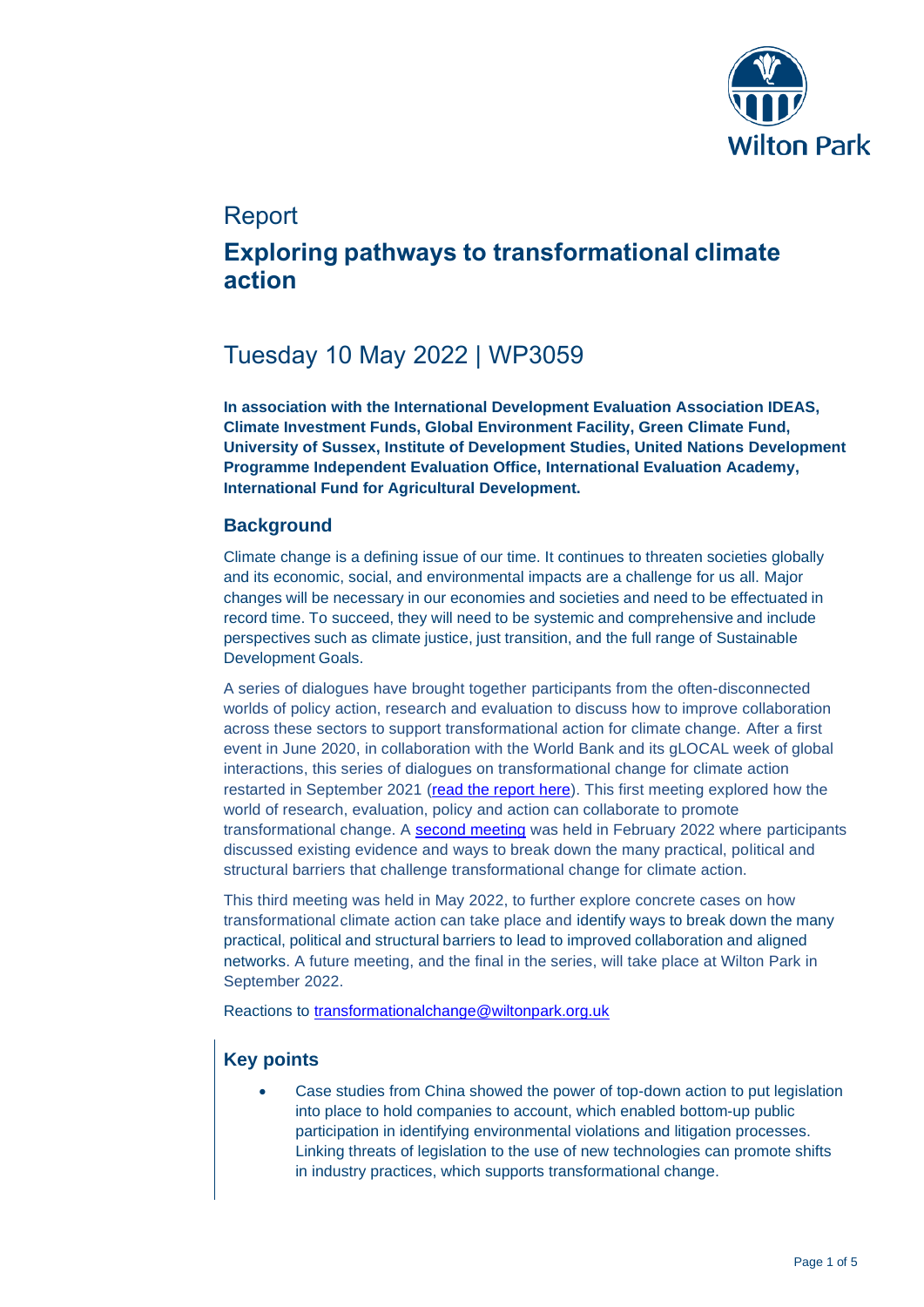|                                                                                                                                                                                                    | Case studies from Mexico demonstrated that addressing power asymmetries is<br>a crucial part of transformational change for climate action. Ensuring social<br>inclusion of women and youth who are often marginalised and excluded from<br>development processes and decision-making leads to more meaningful<br>transformations.                                                                                                                                                                                                |
|----------------------------------------------------------------------------------------------------------------------------------------------------------------------------------------------------|-----------------------------------------------------------------------------------------------------------------------------------------------------------------------------------------------------------------------------------------------------------------------------------------------------------------------------------------------------------------------------------------------------------------------------------------------------------------------------------------------------------------------------------|
|                                                                                                                                                                                                    | A draft high-level note to be published as an output of this series could be<br>$\bullet$<br>further strengthened by clearly identifying the key audiences it aims to reach,<br>the purpose of the note and what it is trying to achieve, along with a sharpened<br>focus on transformational change.                                                                                                                                                                                                                             |
|                                                                                                                                                                                                    | Transformation in climate action – examples in practice                                                                                                                                                                                                                                                                                                                                                                                                                                                                           |
|                                                                                                                                                                                                    | Discussions focused around four cases - two from China and two from Mexico - that<br>demonstrate pathways towards transformational change in practice.                                                                                                                                                                                                                                                                                                                                                                            |
| "China's efforts also<br>show how hard it is<br>to make rapid<br>progress."                                                                                                                        | Environmental public interest litigation in China - Holland and Knight LLP                                                                                                                                                                                                                                                                                                                                                                                                                                                        |
|                                                                                                                                                                                                    | 1.<br>The first case focused on Environmental Public Interest Litigation (EPIL) in China. This<br>approach was triggered for a number of reasons including that China's environmental<br>efficiency is inadequate, government enforcement was weak, and public concern and<br>interest about the environment is rising in China. China needs a transformational<br>change to better manage its environment.                                                                                                                       |
|                                                                                                                                                                                                    | 2. EPIL plays a positive role in China and is broad, with both the government and non-<br>governmental organisations bringing cases against companies. As a result of EPIL,<br>companies are more vigilant and careful about their performance, as they do not want<br>to be brought to court as a defendant. Litigation areas to date include environmental<br>pollution, air, water, and solid waste, and ecological damage such as forest<br>degradation. About 60% of cases are in favour of the plaintiff not the defendant. |
|                                                                                                                                                                                                    | 3. There are up to 3500 EPIL cases each year, and while this demonstrates a stronger<br>direction towards transformational change and highlights the legal opportunities for<br>civil society to support public interest, there remains room for improvement. EPIL is<br>currently only for past damage, and not applied to potential future damage; work is<br>underway to create an ex-ante EPIL that could contribute to prevention.                                                                                           |
|                                                                                                                                                                                                    | Blue map for zero carbon - Institute of Public and Environmental Affairs                                                                                                                                                                                                                                                                                                                                                                                                                                                          |
| "China's policy<br>framework for<br>carbon peak and<br>neutrality will<br>require a total<br>transformation and<br>restructuring of<br>industries: lifestyle,<br>leisure, travel,<br>heating etc." | 4. With a looming energy crisis, the ongoing COVID-19 pandemic, and rising geopolitical<br>tensions, China's transition to zero carbon economy is tougher than expected. The<br>Blue Map Project is a publicly available, open-source database accessible through a<br>website and app, aiming to address emissions and support China's journey to a zero-<br>carbon economy.                                                                                                                                                     |
|                                                                                                                                                                                                    | 5.<br>Starting with local air emissions and water pollution problems, the online database<br>engages the public to participate and report violations by companies. So far, tens of<br>thousands of "micro-reports" have been filed by citizens against violators, and<br>thousands of companies have responded. The Blue Map tracks the performance of 10<br>million companies, and 17,000 suppliers have so far addressed violations and/or<br>measured and reported their carbon emissions.                                     |
|                                                                                                                                                                                                    | A corporate climate action man bigplights all the commitments that companies make                                                                                                                                                                                                                                                                                                                                                                                                                                                 |

6. A corporate climate action map highlights all the commitments that companies make, and how they are reducing their carbon footprint. A counting platform supports companies to count their emissions, and major banks have tapped into this, so companies that want to borrow money need to be able to count their emissions. The project is also developing and enabling credible carbon labelling for consumers to facilitate greener choices.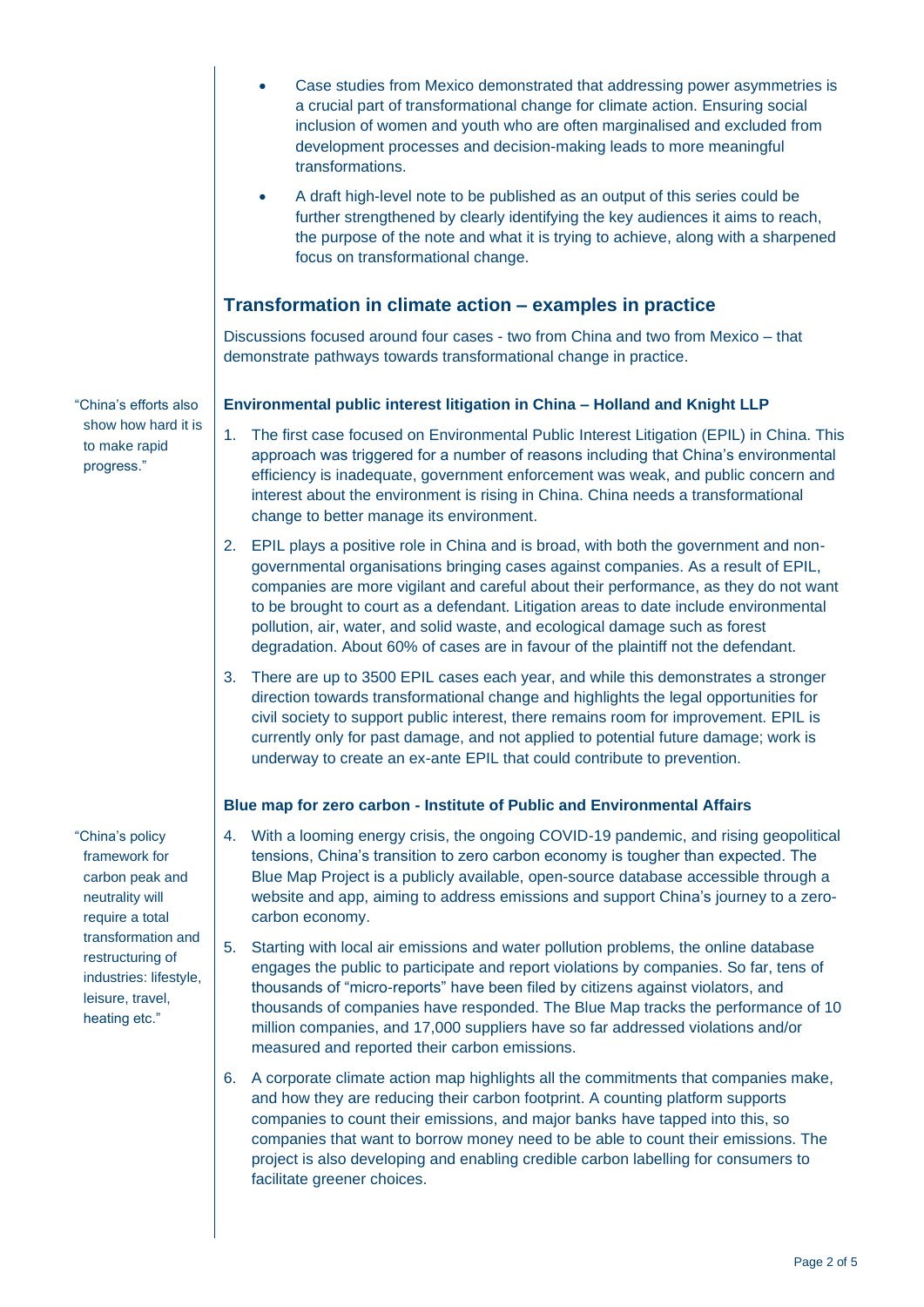#### **Lessons from the China case studies**

- Developing accountability mechanisms is an important dimension that can facilitate transformation to more sustainable pathways, laying the foundations for important behaviour change.
- Climate actions need the support of credible data infrastructure, which is transparent and accessible to the public.
- Combining top-down legal regulations and bottom-up public participation approaches is effective for transformational climate action. For example, NGOs use the public database and target companies for litigation.

### **Strengthening indigenous capacity for climate action - Rainforest Alliance Mexico**

- 7. In Mexico, 70% of forest coverage belongs to collectives with a system of ownership for common use. It is important to consider carbon emissions as a result of forest community and agrarian activities, and to mitigate against climate change. The Dedicated Grant Mechanism (DGM) for Indigenous Peoples and Local Communities strengthens the capacity of people who depend on forests and jungles including those without land tenure rights to take effective climate action.
- 8. This case presented work focused on the active inclusion of women and young people to participate in programmes to mitigate forest degradation and the impact of climate change. Many women and young people do not usually have access to these kinds of projects, as they do not own land, do not have technical knowledge and do not fulfil the requirements to participate.
- 9. Mitigation of the impact of forest degradation enabled social inclusion, creating 22 women-led projects, with 4 times as many women participants as in previous projects. The organisational structure, governance system and application of affirmative action, with appropriate safeguarding measures, ensured effective women and youth participation in training, capacity building, and decision-making at traditionally male community assemblies.

## **Including women and youth in sustainable projects - Mexico's DGM National Steering Committee**

- 10. For indigenous people, jobs and sustainable projects are crucial in responding to climate change and taking climate action. Managing and monitoring the DGM is important, and the DGM's National Steering Committee created two different windows for action: the national inclusion window where communities' own projects and create jobs, and the social inclusion window that brings together social justice, inclusion, and territory issues.
- 11. Including women and youth, who do not have land tenure rights, is important and through community assemblies, they are able to work on projects and enhance social justice. The Mexican government issued a declaration that there should be gender equality, however, progress still needs to be made. Communities stated there could be improvements in budgets, community processes and meetings in relation to gender equality.
- 12. Positive transformations include that grants are now given directly to women and youth. Participation and progress also go beyond the scope of the project, with groups of women and youth coming together to make greater use of resources, by selling products in the markets. Although this is a pilot project, there are also opportunities to consolidate and scale up the collective efforts of women and youth across Mexico, to formalise efforts and transform on a larger scale.

"It's so important to listen to, and learn from, people and communities who often are marginalised and excluded from development processes and decision-making."

"The emphasis is on knowledge and power - we need to ensure knowledge and practical insights are shared locally and globally."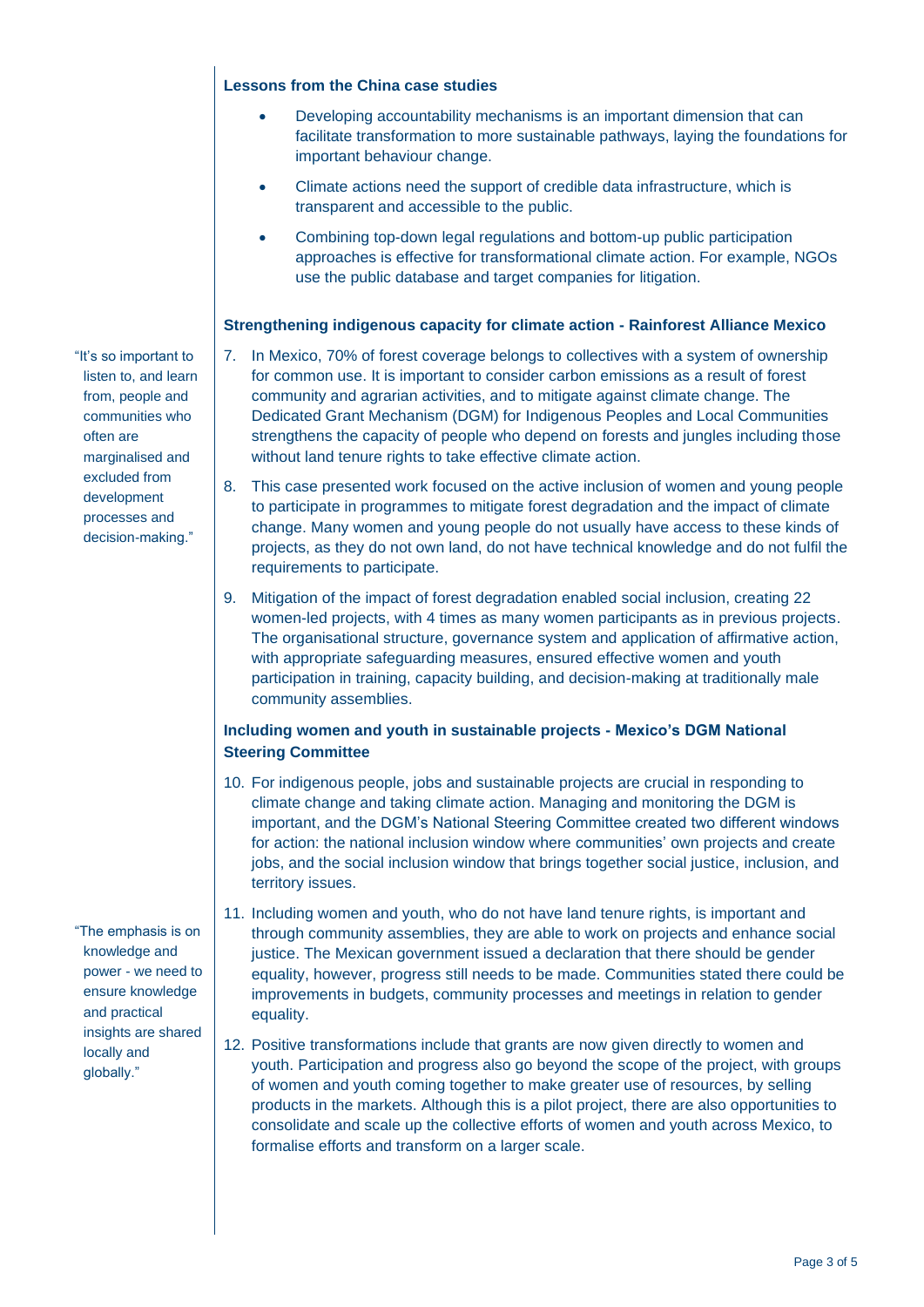#### **Lessons from the Mexico case studies**

- Awareness and appreciation of the importance of knowledge, experience and perspectives of indigenous peoples and communities must emphasise social inclusion, with the strong participation of women and youth.
- Structural inequalities still prevent indigenous people from participating in major decision-making processes and need to be addressed to support more inclusive and just transformations.
- When participation is effective, it goes beyond the scope of a particular project and opens opportunities for greater empowerment and meaningful transformation.

## **Discussion on draft high-level note on transformational change**

Participants shared reflections on a draft high-level note on transformational change, taking into consideration lessons from the case studies presented, whether there were any gaps or omissions, and where the note could have most influence. This note will be further developed in the coming months and finalized during the in-person meeting in September 2022.

### **Key feedback included:**

- 13. **Be clear about the purpose of the note.** What is it trying to achieve? What action is it calling for? Is the note intended to contribute to transformational change? The note is currently high-level and therefore somewhat vague. It could be a much more ambitious note challenging current economic systems and power relations, with a stronger position about the transformations that are needed; or it could be a more practical and targeted note specifically from the evaluation community about what the community can and should contribute to transformational climate action. As a very high-level statement, it risks getting lost at COP27. How do we make it more powerful? What is our specific hook to make both the note and the group stand out?
- 14. **Be clear about the audience.** The note does not clarify what action is needed and by whom. Who needs to do what differently to advance transformational change? The note could have influence with the following audiences: ECG (Evaluation group of the Banks), UNEG, IFAD, COP27, OECD, and the global M&E community more broadly.
- 15. **Look at the possibility to restructure the content** with a clear introduction of the purpose and audience, using organising areas of definitions, lessons, and recommendations for action.
- 16. **Have a second look at the framing of the paper around 'transformational change',** as currently the paper seems to switch between SDGs and climate action and promoting the SDGs through transformational change.

### 17. **Identify opportunities to add content for areas that are missing including the:**

- scale at which change is needed, and a more explicit articulation of the theory of change that promotes transformation
- acknowledgement of current political systems and geo-political tensions which have implications for climate action
- impact of poverty and inequality, building on the social inclusion conversation
- gender
- role of communities in climate action, and the challenges they face
- role of political leaders, and those that have the power to make decisions

"We can't assume success in simply bringing knowledge that changes policy and practices of reluctant governments, although evidence is undoubtedly important."

"Without aiming for transformational change, we are 'just reshuffling the chairs on the deck on the Titanic'. We do not need small symbolic (policy) interventions but system changing ones."